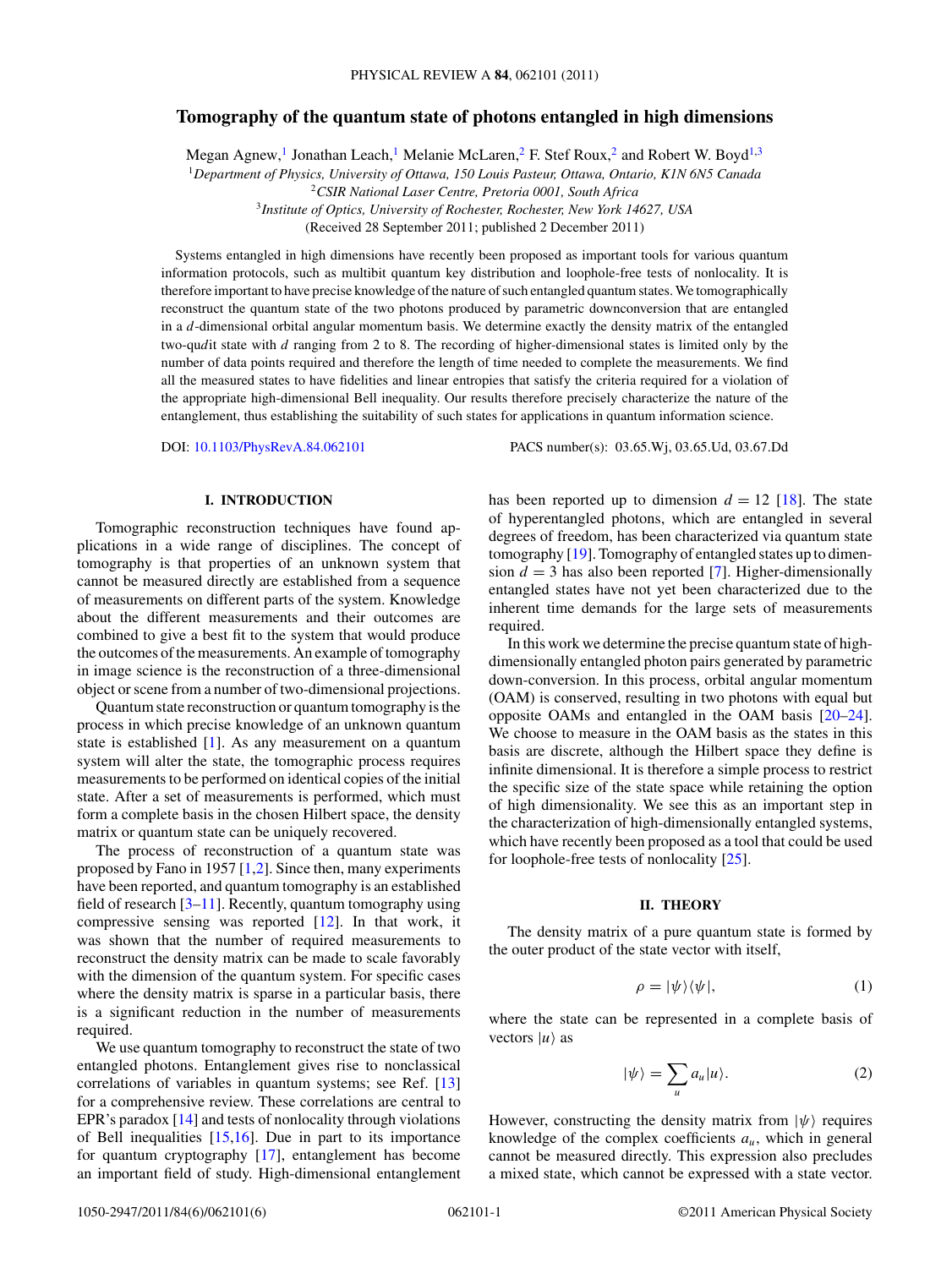<span id="page-1-0"></span>Thus we must use a different approach, such as tomographic reconstruction.

Quantum state tomography consists of reconstructing a density matrix *ρ* by making multiple measurements on identical copies of the relevant quantum state. The set of measured probabilities  $p_i$  for known observables  $A_i$  is given by

$$
p_i = \text{Tr}[\rho A_i]. \tag{3}
$$

Here *Ai* is a Hermitian operator with real eigenvalues, which in this case is a projection operator composed of the mode that we want to detect. The density matrix is then constructed from a complete set of such measurements. The density matrix must have nonnegative eigenvalues and a trace equal to unity in order to describe a real physical system. It is possible to formulate the calculation of  $\rho$  as an inverse problem, where one must invert the matrix *A* whose rows are composed of the detector states *Ai* in the basis of the Laguerre-Gauss modes. However, the calculation of *ρ* using matrix inversion does not always ensure the above conditions due to experimental noise, and different approaches are required to reconstruct physically real quantum states. The method that we use in this paper consists of using linear combinations of generalized Gell-Mann matrices, which form a complete basis set in which to build matrices for any given dimension [\[6\]](#page-4-0).

In the case of a qubit, a single photon in a two-dimensional state space, the density matrix can be represented as a linear combination of the Pauli matrices [\[5\]](#page-4-0). Similarly, the state of a single qu*d*it, which exists in a *d*-dimensional state space, can be expressed as a linear combination of the generalized Gell-Mann matrices,

$$
\rho = \frac{1}{d}\tau_0 + \sum_{n=1}^{d^2 - 1} b_n \tau_n.
$$
\n(4)

Here  $\tau_0$  is the *d*-dimensional identity matrix and  $\tau_n$  are the generalized Gell-Mann matrices in *d* dimensions, with corresponding complex coefficients *bn*.

This state can also be represented as a superposition of the OAM states of light as

$$
|\Psi\rangle = \sum_{\ell=-[d/2]}^{[d/2]} a_{\ell} |\ell\rangle, \tag{5}
$$

where  $[x]$  is the integer part of *x*. We consider only states with mode index  $p = 0$ . The squares of the coefficients must sum to unity for normalization, and  $a_{\ell=0}$  must equal zero for even *d*. Here, each eigenstate  $|l\rangle$  denotes a state of light with OAM equal to  $\ell \hbar$ .

The density matrix of the OAM state of light of Eq. (5) can then be represented by linear combinations of the highdimensional Gell-Mann matrices as in Eq. (4). The coefficients of these matrices are determined by a set of measurements that must be tomographically complete. One such simple set consists of measurements of the pure OAM states,

$$
|\Psi\rangle_{\ell} = |\ell\rangle,\tag{6}
$$

and superpositions of just two of these states,

$$
|\Psi\rangle_{\alpha,\ell_1,\ell_2} = \frac{1}{\sqrt{2}} (|\ell_1\rangle + e^{i\alpha} |\ell_2\rangle), \tag{7}
$$

where  $\ell, \ell_1, \ell_2 = -[d/2], \ldots, [d/2]$  and  $\ell_1 < \ell_2$ .

In this work, we reconstruct the two-qu*d*it quantum state produced by parametric down-conversion. This process produces two photons with equal and opposite OAMs that are entangled in the OAM basis. The two-photon state is then the tensor product of two single-qu*d*it states from Eq. (5), with opposite OAMs,

$$
|\Psi\rangle = \sum_{\ell=-[d/2]}^{[d/2]} c_{\ell} |\ell\rangle_s \otimes |-\ell\rangle_i.
$$
 (8)

Here,  $|c_{\ell}|^2$  gives the probability of finding a signal photon in state  $|\ell\rangle_s$  and idler photon in state  $|-\ell\rangle_i$ . The range of  $\ell$  over which  $|c_{\ell}|^2$  is appreciable is known as the spiral bandwidth, and detailed analysis of the properties that affect it can be found in Refs. [\[26–28\]](#page-5-0).

In analogy to using Eq. (4) to represent the single-qu*d*it state of Eq. (5), the density matrix of a two-photon qu*d*it state [Eq. (8)] can be expressed as

$$
\rho = \sum_{m,n} b_{m,n} \tau_m \otimes \tau_n, \qquad (9)
$$

where  $b_{0,0} = 1/d^2$  for normalization.

Since we have two qu*d*its, each in a *d*-dimensional space, we have a state vector of length  $d^2$ , resulting in a  $d^2 \times d^2$ density matrix. In order to determine the density matrix, we require a number of measurements at least equal to the number of elements in the matrix, which is  $d^4$  [\[5,7\]](#page-4-0). These measurements are required to be tomographically complete such that they span the entire state space. A sufficient set would be given by the pure states of Eq. (6) and two superposition states ( $\alpha = 0, \frac{\pi}{2}$ ) from Eq. (7) for each combination of  $\ell_1 < \ell_2$ in each of the signal and idler modes of the experiment. For a more accurate reconstruction of the density matrix, one can choose an over-complete set of measurements, thus providing more information with which to reconstruct the state [\[7\]](#page-4-0).

#### **III. EXPERIMENT**

We use parametric down-conversion to generate photon pairs entangled in the transverse degree of freedom. We use a 3-mm-long type I BBO crystal, pumped by a frequency-tripled Nd:YAG laser at 355 nm with an average power of 150 mW and a beam waist of approximately 1 mm (see Fig. [1\)](#page-2-0). In each of the signal and idler arms of the experiment, spatial light modulators (SLMs) together with single-mode fibers act as mode filters which allow us to measure the spatial states of light. In our case, to register a count at the avalanche photodetectors (APDs), light must be converted into the fundamental mode so that it will propagate through the singlemode fibers. This mode conversion is performed by the SLMs, which display computer-generated holograms that convert an incident mode of light depending on the particular phase profile that the SLM represents. The coincidence counting between the two APDs is performed by a National Instruments counting card with a timing resolution of 25 ns.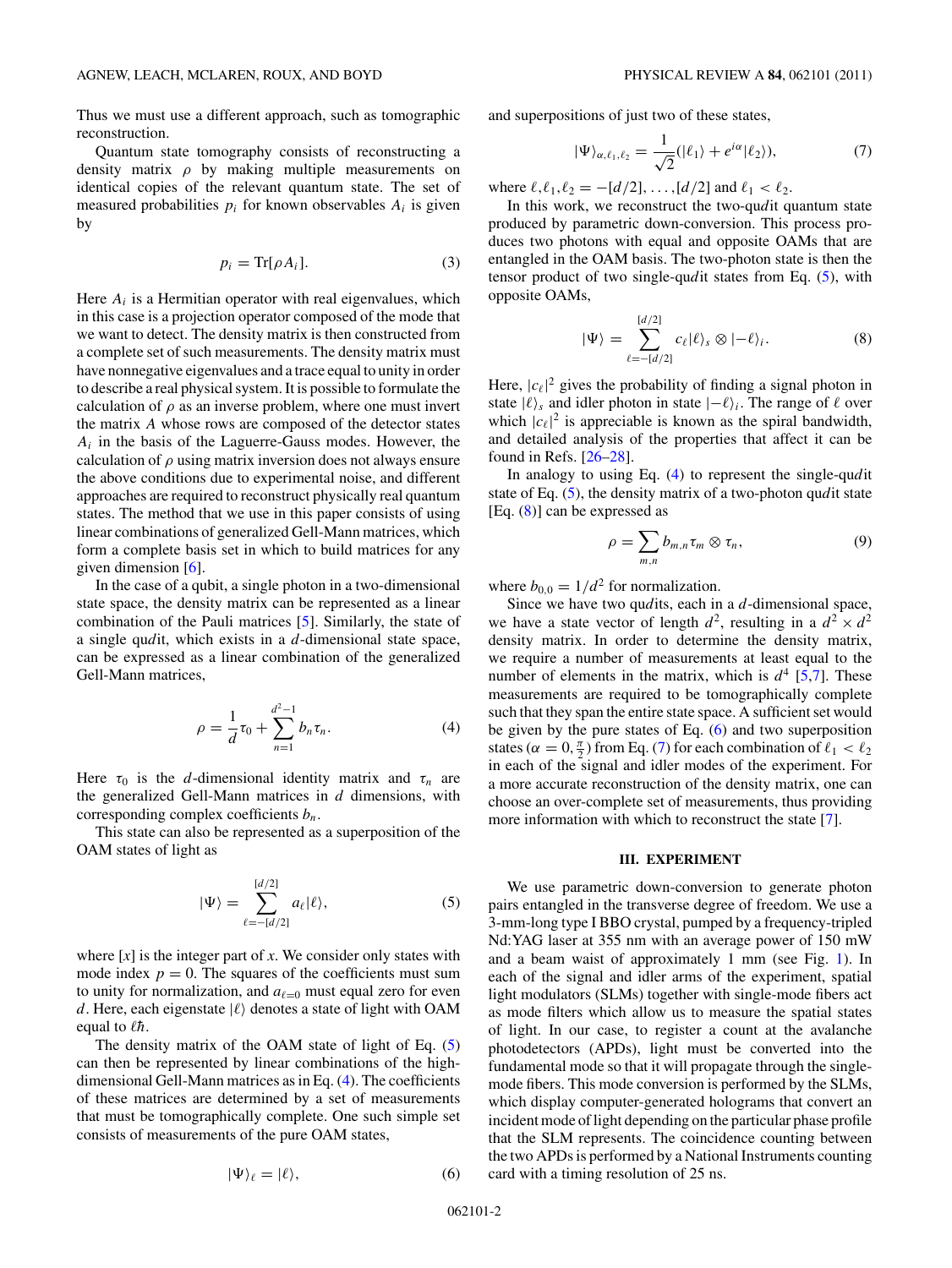<span id="page-2-0"></span>

FIG. 1. (Color online) Experimental setup.  $L1 = 300$  mm,  $L2 =$  $750$  mm,  $L3 = 1000$  mm,  $L4 = 3.2$  mm. SLM, spatial light modulator; NPBS, nonpolarizing beam splitter; SF,  $710 \pm 5$ -nm spectral filter; SMF, single-mode fiber.

We take the approach of Ref. [\[7\]](#page-4-0) by measuring an overcomplete set of modes. The range of the signal and idler modes includes all the pure OAM states and all the pure superposition states for all  $\ell_1 < \ell_2$ ; see Eqs. [\(6\)](#page-1-0) and [\(7\)](#page-1-0). The phase  $\alpha$  between the modes for the superposition states takes on the values  $0, \pi/2, \pi$ , and  $3\pi/2$ . The number of possibilities where  $\ell_1 < \ell_2$ is equal to the binomial coefficient  $\binom{d}{2}$  so that the total number of measurement states for the signal or idler mode is

$$
N = 4\binom{d}{2} + d.\tag{10}
$$

We measure the coincidence count rates for every combination of these states for both the signal and idler photons, thus resulting in a total number of measurements of  $N^2$ . This number increases very quickly with dimension, requiring 225 measurements for  $d = 3$  and 14 400 measurements for  $d = 8$ . For the integration time of 10 s that was used in our experiment, these measurements take approximately 1 and 40 h, respectively.

The measured coincidence count rates are then normalized by dividing all points by the sum of the coincidence counts for the pure OAM states. This converts the coincidence count rates to probabilities so that we can construct a density matrix by minimizing the Chi-square quantity [\[3,4,11](#page-4-0)[,29\]](#page-5-0),

$$
\chi^2 = \sum_{i=1}^{N^2} \frac{\left(p_i^{(M)} - p_i^{(P)}\right)^2}{p_i^{(P)}}.
$$
 (11)

Here,  $p_i^{(M)}$  are the measured probabilities from the experiment, and  $p_i^{(P)}$  are the predicted probabilities calculated from the guessed density matrix  $\rho_d$ , together with the known measurement states *A*; see Eq. [\(3\)](#page-1-0).

The reconstruction of a density matrix as given by Eq. [\(9\)](#page-1-0) does not necessarily have positive eigenvalues and can therefore represent a nonphysical quantum state. Due to the presence of experimental noise, it is in fact likely that such a case occurs. We therefore take an approach to the quantum state reconstruction which ensures that our state has all the required properties.

In order to construct the guessed density matrix  $\rho_d$ , we first construct a matrix *G* from a linear combination of the identity matrix and Gell-Mann matrices for  $d^2$  dimensions. As these matrices form a basis for any matrix in  $d^2$  dimensions, we ensure a minimum number of coefficients required in the minimization process. The guessed density matrix is then constructed using the following equation, which ensures that all the eigenvalues of  $\rho_d$  are positive,

$$
\rho_d = \frac{G^\dagger G}{\text{Tr}(G^\dagger G)}.\tag{12}
$$

Thus the density matrix is, by construction, Hermitian and positive semidefinite with unit trace [\[5\]](#page-4-0). By choosing the appropriate coefficients of the Gell-Mann matrices, we can minimize  $\chi^2$ , thus producing the closest physical density matrix that represents the high-dimensionally entangled quantum state.

### **IV. RESULTS AND DISCUSSION**

We reconstructed the density matrix of the entangled quantum states for dimensions ranging from  $d = 2$  to  $d = 8$ . The probabilities measured for  $d = 5$  are shown in Fig. 2, and reconstructed density matrices for even dimensions are shown in Fig. [3.](#page-3-0) In each case, the eigenvector with the highest eigenvalue corresponds very closely to the appropriate entangled state given in Eq. [\(8\)](#page-1-0). The imaginary components



FIG. 2. (Color online) (a) The complete set of measured probabilities for dimension 5. (b) The pure OAM states. (c) A sample of the superposition states. Here,  $\alpha_i$  denotes the phase difference in the idler arm, from Eq. [\(7\)](#page-1-0), and  $\alpha_s$  denotes the same in the signal arm. The OAM states separated by a comma denote  $\ell_1, \ell_2$  as in Eq. [\(7\)](#page-1-0), while the single states denote  $\ell$  as in Eq. [\(6\)](#page-1-0).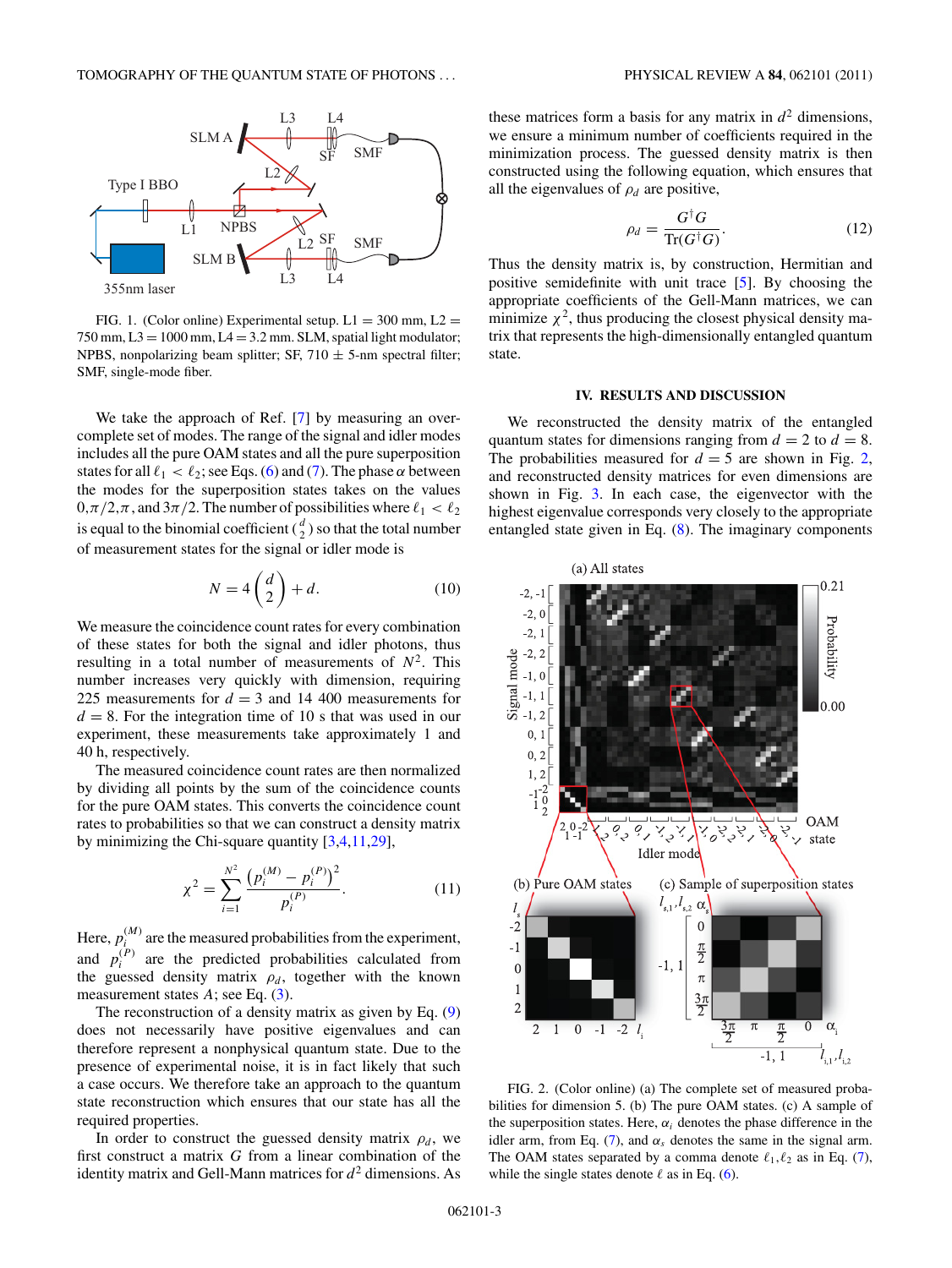<span id="page-3-0"></span>

FIG. 3. (Color online) The density matrices for even dimensions 2–8. The axes for dimension 2 are labeled, and the higher dimensions follow the same convention. For example, the labels for the  $d =$ 4 case would read 2*,*2|*,*2*,*1|*,*2*,* −1|*,...* and |−2*,* −2-*,*|−2*,* −1-*,*  $|(-2,1)\rangle$ , etc., where we use the convention  $|\ell_s, \ell_i\rangle$  to be equivalent to  $|\ell\rangle_{s}|\ell\rangle_{i}.$ 

of the density matrices arise because of coefficients in the entangled states that have a small but measurable phase shift between them. This phase shift occurs because some modes have a larger Gouy phase than others. In our experiment, this phase is detected because the facets of the optical fibers that detect the signal and idler modes may not be in the same optical plane and thus do not image the exact same plane of the nonlinear crystal.



FIG. 4. (Color online) (a) Linear entropy and (b) fidelity as a function of dimension. The error for both of these measurements is  $\pm 0.01$ , which is too small to be seen clearly on the graphs. In each case, the squares represent the measured data, while the circles represent the threshold states in Eq.  $(13)$ . The shaded area represents the set of states that will not violate the appropriate high-dimensional Bell inequality.

The density matrix completely characterizes the quantum state; thus once it has been determined, it is simple to make predictions with regards to quantum information protocols. For example, it is possible to determine the degree of entanglement and test whether the states reach the criteria required for violation of the generalized Bell inequalities [\[16,18\]](#page-4-0).

The linear entropy  $S = 1 - Tr(\rho_d^2)$  is a measure of the purity of the reconstructed state [\[7\]](#page-4-0). A pure state has a linear entropy of zero [\[11\]](#page-4-0). We find the linear entropy is low for lower dimensions ( $S_2 = 0.05 \pm 0.01$ ), indicating close to pure states. The linear entropy increases with dimension  $(S_8 = 0.50 \pm 0.01)$ , indicating increasingly mixed states [see Fig.  $4(a)$ ]. The fidelity is a measure of how close the reconstructed state is to a chosen state and is given by  $F = [\text{Tr}(\sqrt{\sqrt{\rho_T} \rho_d \sqrt{\rho_T}})]^2$ , where  $\rho_T$  is the target density matrix [\[30\]](#page-5-0). A perfectly entangled state will have a fidelity of unity with the maximally entangled state in Eq. [\(8\)](#page-1-0). For low dimensions, we find good fidelity  $F_2 = 0.96 \pm 0.01$ ; however, the fidelity decreases with dimension and becomes as low as  $F_8 = 0.64 \pm 0.01$  [see Fig. 4(b)]. The average error for both the entropy and the fidelity is  $\pm 0.01$ , which is calculated by generating additional data sets by adding  $\sqrt{C_i}$  fluctuations to the measured coincidence counts  $C_i$  and then repeating the calculations described above.

The generalized Bell inequalities [\[16,18\]](#page-4-0) test whether or not the observed correlations, which are predicted by quantum mechanics, can be explained by local hidden variable theories.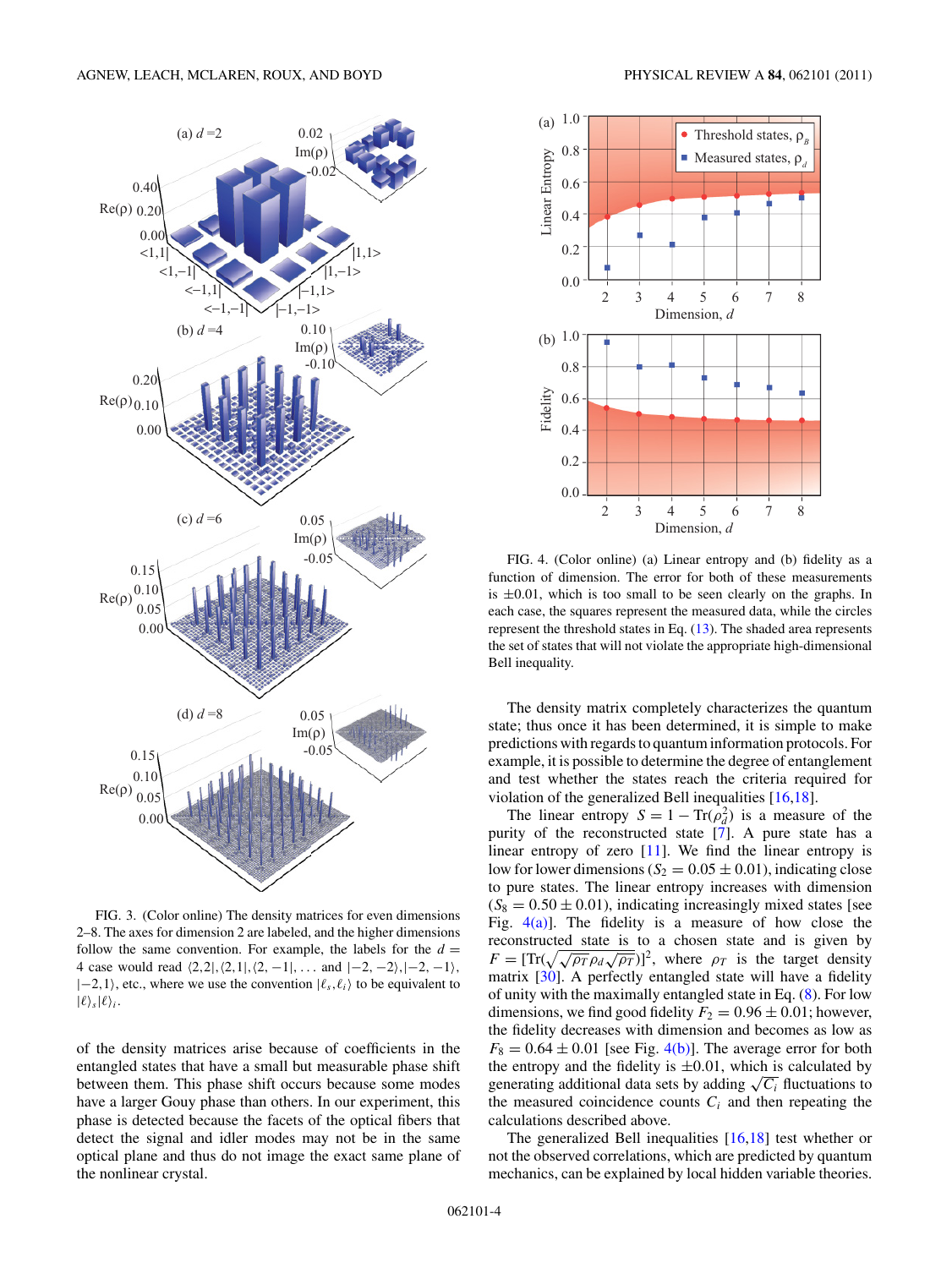<span id="page-4-0"></span>The quantum state at the threshold of the high-dimensional Bell inequality can be denoted as [16]

$$
\rho_B = p_d^{\min} |\psi\rangle\langle\psi| + \left(1 - p_d^{\min}\right) \frac{\mathbb{I}}{d^2}.
$$
 (13)

Here, I denotes the identity matrix of dimension  $d^2$ , and  $p_d^{\text{min}}$ is the probability above which the Bell inequality is violated. The linear entropy and fidelity of the state  $\rho_B$  for dimensions  $d = 2$  through  $d = 8$  are shown in Figs. [4\(a\)](#page-3-0) and [4\(b\).](#page-3-0) A state with a linear entropy below that of  $\rho_B$  or a fidelity above that of  $\rho_B$  will violate the high-dimensional Bell inequality, and all of our measured states satisfy these conditions.

In the simplest case, the quantum state produced by the parametric down-conversion process is pure [\[26,27\]](#page-5-0). Thus the increase in linear entropy with dimension is likely due to errors in the coincidence count rates, which are unavoidable in the detection process. As the required number of measurements increases significantly with the dimension size, so does the possibility for measurement error. The precise origin of the unwanted counts is not clear, although it is recognized that these can arise from accidental coincidences and alignment errors, leading to cross-talk between the modes. Another potential source of error is walk-off, which can lead to spatial distortions of the pump. As far as the fidelity is concerned, since we compare our measured state to the maximally entangled state of Eq. [\(8\)](#page-1-0) with  $c_{\ell} = 1/\sqrt{d}$ , we would expect the measured decrease due to the finite number of entangled modes, which is set by the spiral bandwidth.

The accidental count rate mentioned above can be predicted by taking the product of the single-channel count rates and the coincidence time window. This was less than one count per second for all coincidence measurements. If these predicted accidentals are subtracted from the measured counts, one obtains a more accurate prediction of those that arise solely from the entangled photon pairs. As one would anticipate, repeating the calculations of the density matrices with the background-subtracted data gives rise to quantum states that

are purer and have higher fidelities. On average, the fidelity of the background-subtracted data is  $\approx 2\%$  higher than that of the recorded experimental data, while the linear entropy is ≈12% lower. For example, for the background-subtracted data,  $S_2 = 0.01$  and  $F_2 = 0.98$ , while  $S_8 = 0.42$  and  $F_8 = 0.67$ .

# **V. CONCLUSIONS**

We have reported the tomographic reconstruction of the high-dimensional quantum states of photon pairs entangled in the orbital angular momentum basis. We have obtained the density matrix of two entangled qu*d*its in dimensions from  $d = 2$  up to  $d = 8$ . Recording the density matrix of entangled quantum states in higher dimensions is possible, although the required measurement times do not scale favorably with dimension size. Characterizing the states leads to fidelities ranging from  $F_2 = 0.96 \pm 0.01$  to  $F_8 = 0.64 \pm 0.01$  when compared with the maximally entangled state and linear entropies ranging from  $S_2 = 0.05 \pm 0.01$  to  $S_8 = 0.50 \pm 0.01$ . These measurements and subsequent calculations are important for determining the upper bound on the dimension of an OAM space that is usable for secure quantum communications. It is measurement error that contributes to this increase in entropy and decrease in fidelity. Realizing the extent to which such measurement errors corrupt the state is an important consideration when utilizing such high-dimensionally entangled states in other quantum information protocols.

#### **ACKNOWLEDGMENTS**

We thank K. Resch, F. Miatto, and S. M. Barnett for useful discussions regarding this work. This work was supported by the Canada Excellence Research Chairs (CERC) Program and the Natural Sciences and Engineering Research Council of Canada (NSERC). M.M. and F.S.R. acknowledge financial support from an SRP Type A grant from the Council for Scientific and Industrial Research of South Africa (CSIR).

- [1] G. M. D'Ariano, M. G. A. Paris, and M. F. Sacchi, [Adv. Imaging](http://dx.doi.org/10.1016/S1076-5670(03)80065-4) [Electron Phys.](http://dx.doi.org/10.1016/S1076-5670(03)80065-4) **128**, 205 (2003).
- [2] U. Fano, [Rev. Mod. Phys.](http://dx.doi.org/10.1103/RevModPhys.29.74) **29**, 74 (1957).
- [3] T. Opatrný, D.-G. Welsch, and W. Vogel, *[Phys. Rev. A](http://dx.doi.org/10.1103/PhysRevA.56.1788)* 56, 1788 [\(1997\).](http://dx.doi.org/10.1103/PhysRevA.56.1788)
- [4] K. Banaszek, G. M. D'Ariano, M. G. A. Paris, and M. F. Sacchi, Phys. Rev. A **61**[, 010304 \(1999\).](http://dx.doi.org/10.1103/PhysRevA.61.010304)
- [5] D. F. V. James, P. G. Kwiat, W. J. Munro, and A. G. White, *[Phys.](http://dx.doi.org/10.1103/PhysRevA.64.052312)* Rev. A **64**[, 052312 \(2001\).](http://dx.doi.org/10.1103/PhysRevA.64.052312)
- [6] R. T. Thew, K. Nemoto, A. G. White, and W. J. Munro, *[Phys.](http://dx.doi.org/10.1103/PhysRevA.66.012303)* Rev. A **66**[, 012303 \(2002\).](http://dx.doi.org/10.1103/PhysRevA.66.012303)
- [7] N. K. Langford, R. B. Dalton, M. D. Harvey, J. L. O'Brien, G. J. Pryde, A. Gilchrist, S. D. Bartlett, and A. G. White, [Phys. Rev.](http://dx.doi.org/10.1103/PhysRevLett.93.053601) Lett. **93**[, 053601 \(2004\).](http://dx.doi.org/10.1103/PhysRevLett.93.053601)
- [8] G. Molina-Terriza, A. Vaziri, J. Rehacek, Z. Hradil, and A. Zeilinger, Phys. Rev. Lett. **92**[, 167903 \(2004\).](http://dx.doi.org/10.1103/PhysRevLett.92.167903)
- [9] K. J. Resch, P. Walther, and A. Zeilinger, [Phys. Rev. Lett.](http://dx.doi.org/10.1103/PhysRevLett.94.070402) **94**, [070402 \(2005\).](http://dx.doi.org/10.1103/PhysRevLett.94.070402)
- [10] D. N. Matsukevich, P. Maunz, D. L. Moehring, S. Olmschenk, and C. Monroe, Phys. Rev. Lett. **100**[, 150404 \(2008\).](http://dx.doi.org/10.1103/PhysRevLett.100.150404)
- [11] B. Jack, J. Leach, H. Ritsch, S. M. Barnett, M. J. Padgett, and S. Franke-Arnold, [New J. Phys.](http://dx.doi.org/10.1088/1367-2630/11/10/103024) **11**, 103024 [\(2009\).](http://dx.doi.org/10.1088/1367-2630/11/10/103024)
- [12] A. Shabani, R. L. Kosut, M. Mohseni, H. Rabitz, M. A. Broome, M. P. Almeida, A. Fedrizzi, and A. G. White, [Phys. Rev. Lett.](http://dx.doi.org/10.1103/PhysRevLett.106.100401) **106**[, 100401 \(2011\).](http://dx.doi.org/10.1103/PhysRevLett.106.100401)
- [13] M. D. Reid, P. D. Drummond, W. P. Bowen, E. G. Cavalcanti, P. K. Lam, H. A. Bachor, U. L. Andersen, and G. Leuchs, [Rev.](http://dx.doi.org/10.1103/RevModPhys.81.1727) Mod. Phys. **81**[, 1727 \(2009\).](http://dx.doi.org/10.1103/RevModPhys.81.1727)
- [14] A. Einstein, B. Podolsky, and N. Rosen, [Phys. Rev.](http://dx.doi.org/10.1103/PhysRev.47.777) **47**, 777 [\(1935\).](http://dx.doi.org/10.1103/PhysRev.47.777)
- [15] A. Aspect, P. Grangier, and G. Roger, [Phys. Rev. Lett.](http://dx.doi.org/10.1103/PhysRevLett.47.460) **47**, 460 [\(1981\).](http://dx.doi.org/10.1103/PhysRevLett.47.460)
- [16] D. Collins, N. Gisin, N. Linden, S. Massar, and S. Popescu, Phys. Rev. Lett. **88**[, 040404 \(2002\).](http://dx.doi.org/10.1103/PhysRevLett.88.040404)
- [17] A. K. Ekert, [Phys. Rev. Lett.](http://dx.doi.org/10.1103/PhysRevLett.67.661) **67**, 661 (1991).
- [18] A. C. Dada, J. Leach, G. S. Buller, M. J. Padgett, and E. Andersson, Nat. Phys. **7**[, 677 \(2011\).](http://dx.doi.org/10.1038/nphys1996)
- [19] J. T. Barreiro, N. K. Langford, N. A. Peters, and P. G. Kwiat, Phys. Rev. Lett. **95**[, 260501 \(2005\).](http://dx.doi.org/10.1103/PhysRevLett.95.260501)